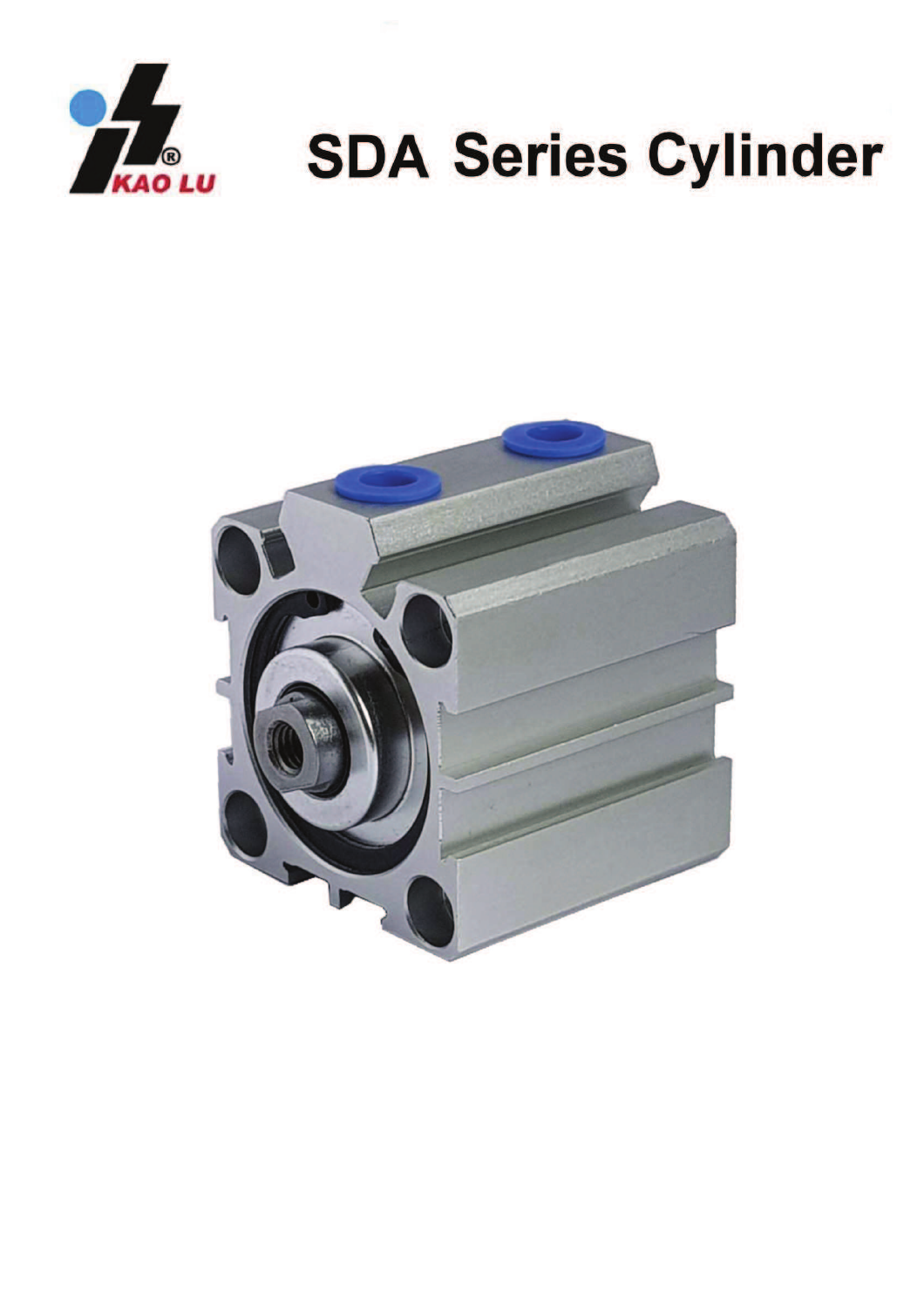## SDA/SDAS(附磁)

## **Standard & With/Without Magnet SDA(Standard)/SDAS(with magnet)**





Ø12~Ø16

Ø20~Ø100

| Type |                          | Standard Type  |           | Attach Magnet                                         |                |                                                       |                          | E              |                |                |                |                |           |        |      |                |      |
|------|--------------------------|----------------|-----------|-------------------------------------------------------|----------------|-------------------------------------------------------|--------------------------|----------------|----------------|----------------|----------------|----------------|-----------|--------|------|----------------|------|
| Dia  | A                        | <b>B1</b>      | $\subset$ | A                                                     | <b>B1</b>      | $\mathsf{C}$                                          | D                        | $S \leq 10$    |                | S > 10         | F              | G              | K1        |        |      | M              | N1   |
| 12   | 22                       | 5              | 17        | 32                                                    | 5              | 27                                                    |                          | 6              |                | $\overline{4}$ | $\mathbf{1}$   | $M3*0.5$       |           | 10.2   | 2.8  | 6.3            |      |
| 16   | 24                       | 5.5            | 18.5      | 34                                                    | 5.5            | 28.5                                                  | $\overline{\phantom{0}}$ | 6              |                | 4              | 1.5            | $M3*0.5$       |           | 11     | 2.8  | 7.3            |      |
| 20   | 25                       | 5.5            | 19.5      | 35                                                    | 5.5            | 29.5                                                  | 36                       | 8              |                | 4              | 1.5            | $M4*0.7$       |           | 15     | 2.8  | 7.5            |      |
| 25   | 27                       | 6              | 21        | 37                                                    | 6              | 31                                                    | 42                       | 10             |                | 4              | $\overline{2}$ | $M5*0.8$       |           | 17     | 2.8  | 8              |      |
| 32   | 31.5                     | $\overline{7}$ | 24.5      | 41.5                                                  | $\overline{7}$ | 34.5                                                  | 50                       | 12             |                | 4              | 3              | 22<br>$M6*1.0$ |           |        | 2.8  | 9              |      |
| 40   | 33                       | $\overline{7}$ | 26        | 43                                                    | 7              | 36                                                    | 58.5                     | 12             |                | 4              | 3              | M8*1.25        |           | 28     | 2.8  | 10             |      |
| 50   | 37                       | 9              | 28        | 47                                                    | $\mathsf{q}$   | 38                                                    | 71.5                     |                | 15             |                | 5              | $\overline{4}$ | $M10*1.5$ |        | 38   | 2.8            | 10.5 |
| 63   | 41                       | 9              | 32        | 51                                                    | 9              | 42                                                    | 84.5                     |                | 15             |                | 5              | 4              | $M10*1.5$ |        | 40   | 2.8            | 15   |
| 80   | 52                       | 11             | 41        | 62                                                    | 11             | 51                                                    | 104                      | 15             |                | 20             | 6              | 5              | $M14*1.5$ |        | 45   | $\overline{4}$ | 21   |
| 100  | 63                       | 12             | 51        | 73                                                    | 12             | 61                                                    | 124                      | 20<br>18       |                | 7              | 5              | $M18*1.5$      |           | 55     | 4    | 17             |      |
|      |                          |                |           |                                                       |                |                                                       |                          |                |                |                |                |                |           |        |      |                |      |
| Dia  | N <sub>3</sub>           |                | $\circ$   |                                                       |                | P1                                                    |                          | P <sub>3</sub> | P <sub>4</sub> | $\mathsf R$    | S.             | т              | $\cup$    | $\vee$ | W    | X              | Y    |
| 12   | 6                        | $M5*0.8$       |           | BS: $\Phi$ 6.5 C: M5 * 0.8 P: $\Phi$ 4.2              |                |                                                       | 12                       | 45             |                | 25             | 23             | 1.6            | 6         | 5      |      | -              |      |
| 16   | 6.5                      | $M5*0.8$       |           | $BS: \Phi 6.5 \text{ C}: M5*0.8 \text{ P} : \Phi 4.2$ |                |                                                       | 12                       | 4.5            |                | 29             | 28             | 1.6            | 6         | 5      |      |                |      |
| 20   |                          |                | $M5*0.8$  | $BS: \Phi 6.5 \text{ C}: M5*0.8 \text{ P}: \Phi 4.2$  |                |                                                       | 12                       | 4.5            | $\mathfrak{D}$ | 34             | 24             | 2.1            | 8         | 6      | 11.3 | 10             |      |
| 25   | ÷.                       |                | $M5*0.8$  | $BS: \Phi 8.2 \text{ C}: M6*1.0 \text{ P} : \Phi 4.6$ |                |                                                       | 15                       | 5.5            | $\mathfrak{D}$ | 40             | 28             | 3.1            | 10        | 8      | 12   | 10             |      |
| 32   | $\overline{\phantom{a}}$ |                | PT 1/8    |                                                       |                | $BS: \Phi 8.2 \text{ C}: M6*1.0 \text{ P} : \Phi 4.6$ |                          | 16             | 5.5            | 6              | 44             | 34             | 2.15      | 12     | 10   | 18.3           | 15   |
| 40   | $\sim$                   |                | PT 1/8    |                                                       |                | BS: $\Phi$ 10 C: M8*1.25 P: $\Phi$ 6.5                |                          | 20             | 7.5            | 6.5            | 52             | 40             | 2.25      | 16     | 14   | 21.3           | 16   |
| 50   |                          |                | PT 1/4    |                                                       |                | $BS: \Phi$ 10 C:M8*1.25 P: $\Phi$ 6.5                 |                          | 25             | 8.5            | 9.5            | 62             | 48             | 4.15      | 20     | 17   | 30             | 20   |
| 63   | $\overline{\phantom{a}}$ |                | PT 1/4    |                                                       |                | BS: Ф10 С: М8*1.25 Р: Ф6.5                            |                          | 25             | 8.5            | 9.5            | 75             | 60             | 3.15      | 20     | 17   | 28.7           | 20   |
| 80   | $\qquad \qquad -$        |                | PT 3/8    | BS: $\Phi$ 14 C: M12*1.75 P: $\Phi$ 9.2               |                |                                                       |                          | 25             | 10.5           | 10             | 94             | 74             | 3.65      | 25     | 22   | 36             | 26   |
| 100  | $\overline{\phantom{a}}$ |                | PT 3/8    |                                                       |                | $BS:\phi$ 17.5 C:M14*2.0 P: $\phi$ 11.3               |                          | 30             | 13             | 10             | 114            | 90             | 3.65      | 32     | 27   | 35             | 26   |

S: Stroke

**BS: Both sides** 

C: Cong

P: Ports